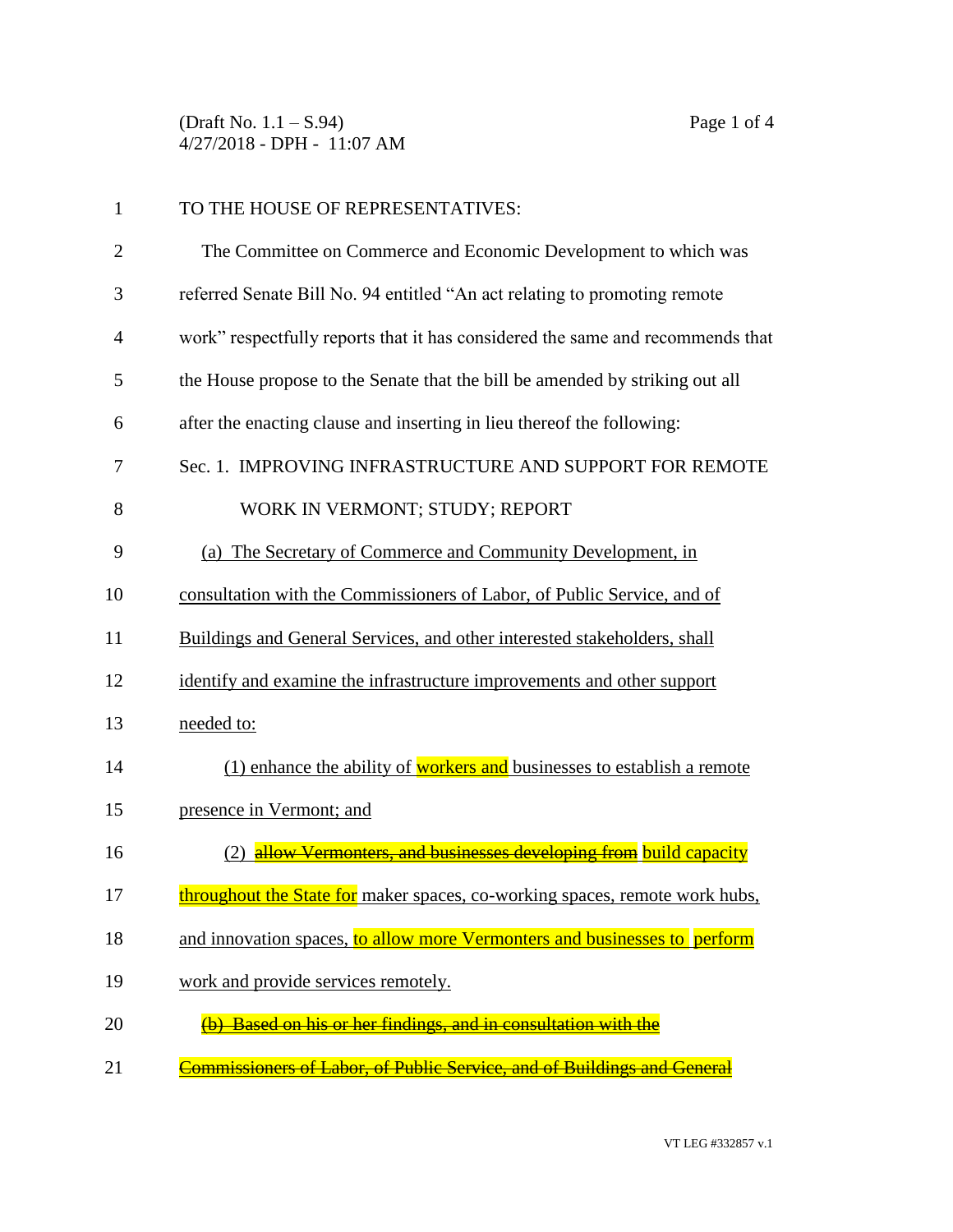(Draft No. 1.1 – S.94) Page 2 of 4 4/27/2018 - DPH - 11:07 AM

| 1  | and other interested stakeholders, the Secretary shall design a                   |
|----|-----------------------------------------------------------------------------------|
| 2  | program to address the needs identified pursuant to subsection (a) of this        |
| 3  | section.                                                                          |
| 4  | (e) Specifically, the program                                                     |
| 5  | The Secretary, working with his or her partners, shall review and<br>(b)          |
| 6  | consider steps necessary to:                                                      |
| 7  | (1) address the infrastructure needs $\frac{f}{g}$ to expand the number of remote |
| 8  | workers and businesses developing from generator spaces that may use maker        |
| 9  | spaces, co-working spaces, remote work hubs, and innovation spaces;               |
| 10 | (2) promote and facilitate the use of remote worksites and maker spaces,          |
| 11 | co-working spaces, remote work hubs, and innovation spaces;                       |
| 12 | (3) encourage out-of-state companies to use remote workers in Vermont;            |
| 13 | (4) reduce the administrative and regulatory burden on businesses                 |
| 14 | employing remote workers in Vermont;                                              |
| 15 | increase the ease of start-up companies finding remote work or                    |
| 16 | maker spaces, co-working spaces<br>remote work hubs, and innovation               |
| 17 | the State; and                                                                    |
| 18 | (5) support the interconnection of current and future maker spaces, co-           |
| 19 | working spaces, remote work hubs, and innovation spaces in this State.            |
| 20 | (c) On or before January 15, 2019, the Secretary shall submit to the House        |
| 21 | Committee on Commerce and Economic Development and the Senate                     |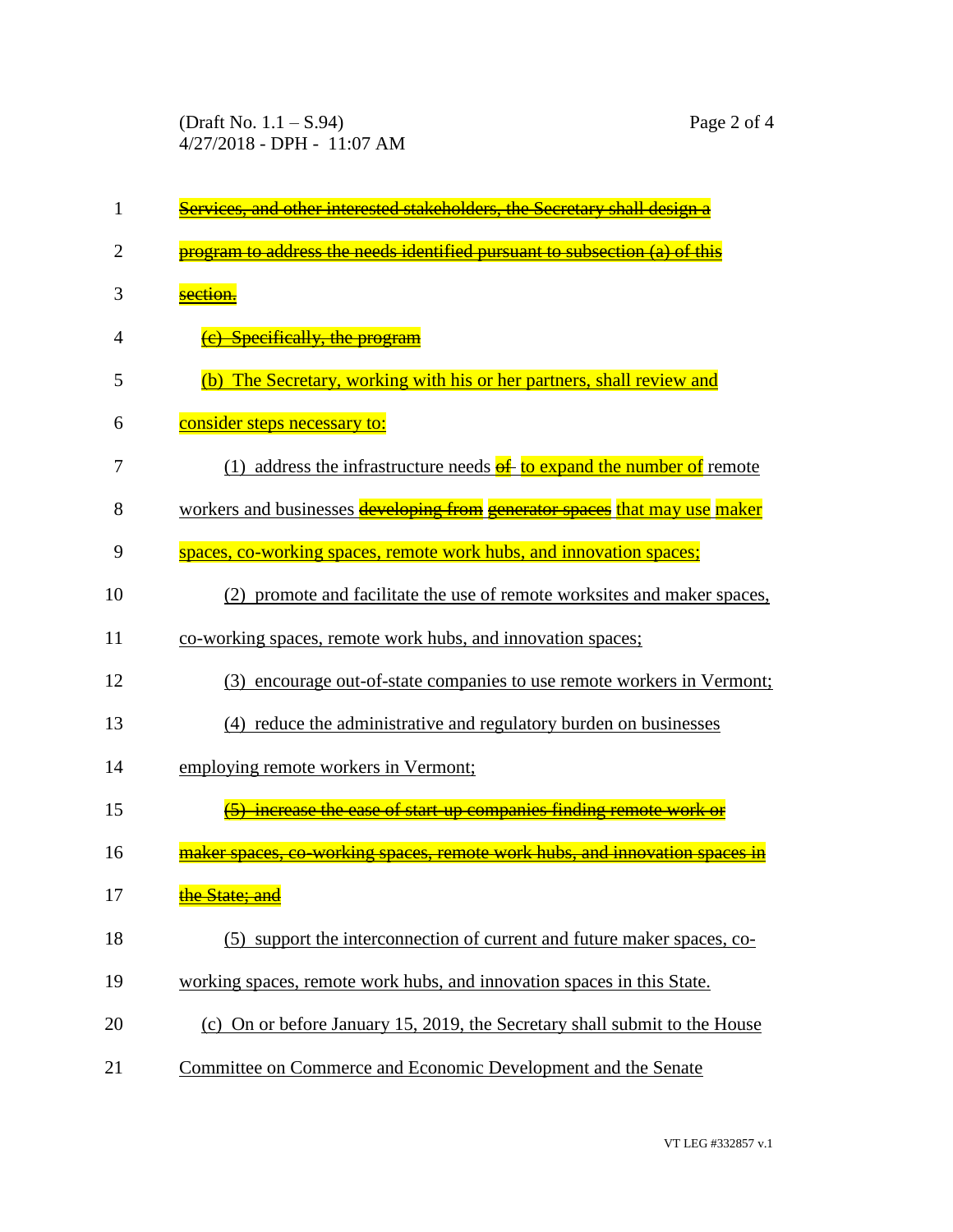(Draft No. 1.1 – S.94) Page 3 of 4 4/27/2018 - DPH - 11:07 AM

| $\mathbf{1}$   | Committee on Economic Development, Housing and General Affairs a written         |
|----------------|----------------------------------------------------------------------------------|
| $\overline{2}$ | report detailing:                                                                |
| 3              | (1) his or her findings-program, and any recommendations for                     |
| $\overline{4}$ | legislative action to implement the program; and                                 |
| 5              | (2) any additional policy changes to improve the climate for remote              |
| 6              | workers, including zoning measures, insurance and liability issues, workforce    |
| 7              | training needs, broadband access, access to co-working spaces, and an            |
| 8              | assessment of environmental implications of working remotely.                    |
| 9              | Sec. 2. INTEGRATED PUBLIC-PRIVATE STATE WORKSITES                                |
| 10             | (a) The Secretary of Administration, in consultation with the Secretary of       |
| 11             | Commerce and Community Development and the Commissioner of Buildings             |
| 12             | and General Services, shall examine the potential for the State to establish     |
| 13             | remote worksites that are available for use by both State employees and remote   |
| 14             | workers in the private sector.                                                   |
| 15             | (b) The Secretary shall examine the feasibility of and potential funding         |
| 16             | models for the worksites, including the opportunity to provide at low or no cost |
| 17             | co-work space within State buildings that is currently vacant or underutilized.  |
| 18             | (c) On or before January 15, 2019, the Secretary shall submit a written          |
| 19             | report to the House Committee on Commerce and Economic Development and           |
| 20             | the Senate Committee on Economic Development, Housing and General                |